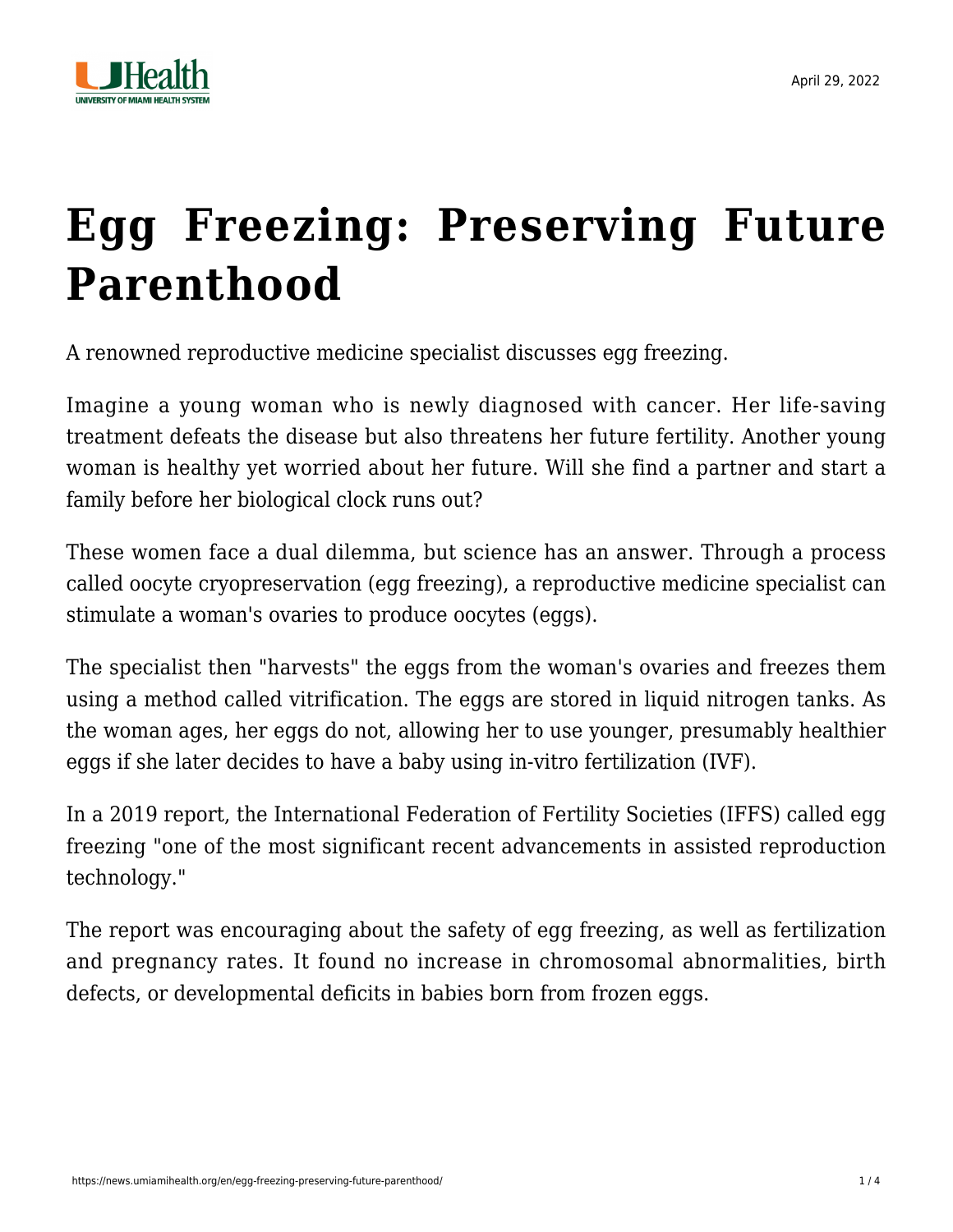

## **Am I a candidate for egg freezing?**

As a board-certified specialist in Reproductive Endocrinology and Infertility and Chief of the UHealth Center for Reproductive Medicine at the University of Miami Health System, [Pasquale Patrizio, MD, MBE, HCLD, FACOG](https://doctors.umiamihealth.org/provider/Pasquale+Patrizio/2056163?unified=patrizio&sort=relevance&tt=05fe48ca-e48b-45ba-b36b-10d482452fb9&ut=48a61286-0fa5-4d28-a291-df15b2678f1f×tamp=2022-02-10T16%3A34%3A56.307Z&from=search-list) is at the forefront of this technology.

He sees several situations that might warrant either medical egg freezing (MEF) or elective egg freezing (EEF).

"All patients diagnosed with medical conditions may impact future reproductive plans, such as cancer and non-cancerous medical conditions, including sickle cell disease and autoimmune diseases such as lupus," he says. "MEF might also be an option for some patients with Turner syndrome, patients at risk for early menopause, or transgender female-to-male individuals."

Severe endometriosis is another reason some women could pursue MEF. When younger female patients at Sylvester Comprehensive Cancer Institute must undergo chemotherapy or radiotherapy, Dr. Patrizio collaborates with his Sylvester colleagues to provide consultations and fertility preservation services before patients begin treatment.

On the other hand, "Single women are the overwhelming majority of patients seen for elective egg freezing (EEF)."

Elective egg freezing, Dr. Patrizio says, is for "women who are postponing motherhood because they are in a career, have not yet found the right partner, or are simply not ready to become mothers and are worried that the biological clock is ticking."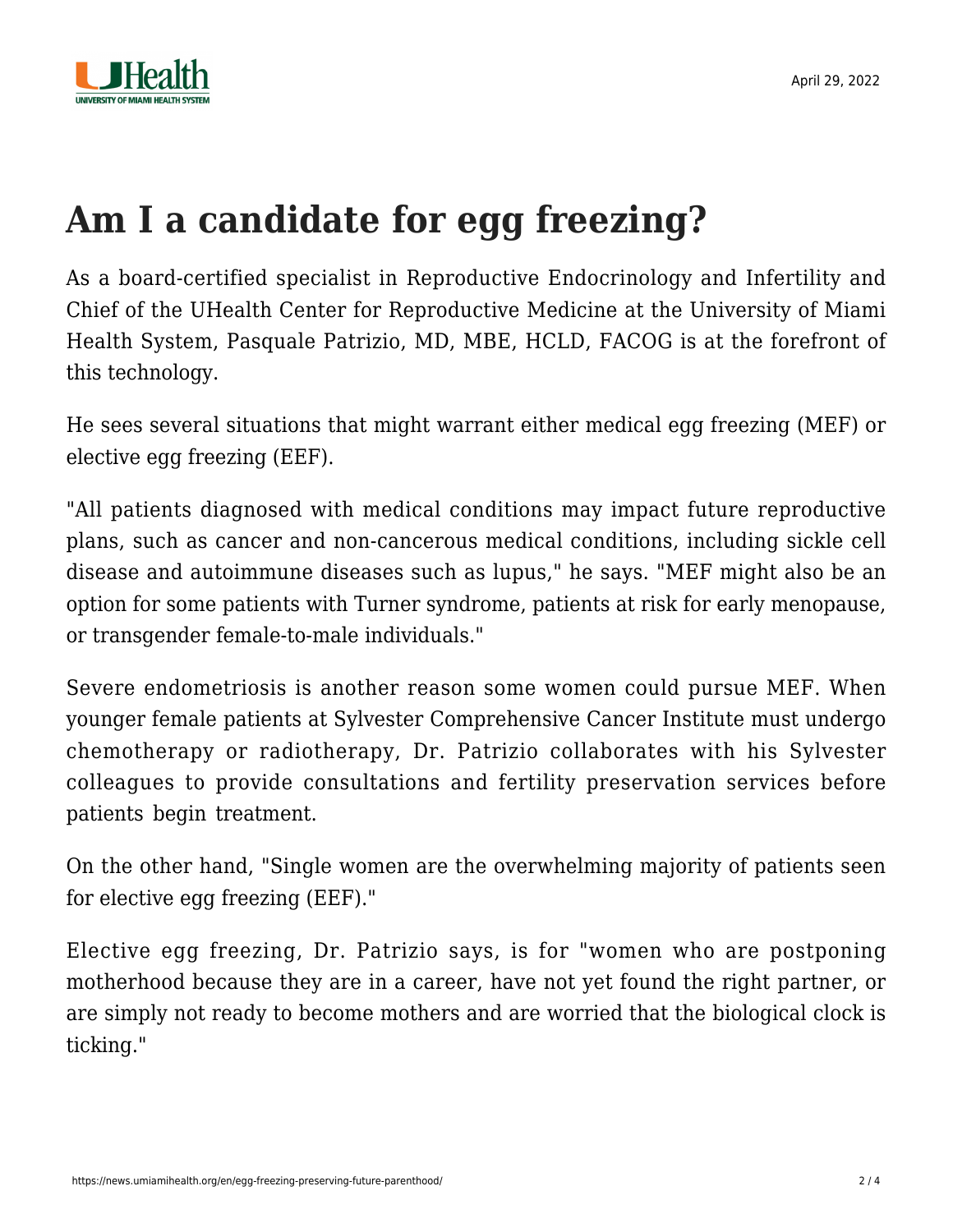

## **Finding your way through the egg preservation process**

If you're considering egg freezing, find a specialist to guide you through the process. If your regular physician is not familiar with or is uncomfortable discussing the topic, Dr. Patrizio recommends requesting a referral to a reproductive endocrinologist and infertility specialist.

"Have a consultation and an open, frank discussion with a reputable reproductive endocrinologist and infertility specialist. Your consultation should not be short or quick. There are many aspects of the procedure that need to be discussed. Get as much information as you can on the entire process at the time of the consultation."

He also suggests setting realistic expectations.

"Egg freezing is not a guarantee of a future pregnancy but is a procedure that protects the chance of a pregnancy, according to the age of when the eggs were frozen," Dr. Patrizio says. "Have a thought to whether you will be interested at some point to become pregnant, even if unpartnered, and be aware of companies that promise guarantees or push you towards a medical procedure at a very young age."

Deciding whether to preserve future fertility is hard enough; most women face another challenge when considering this procedure.

## **"Expense is the major hurdle," Dr. Patrizio says.**

"It is a pity that even MEF is not a covered benefit for most insurances."